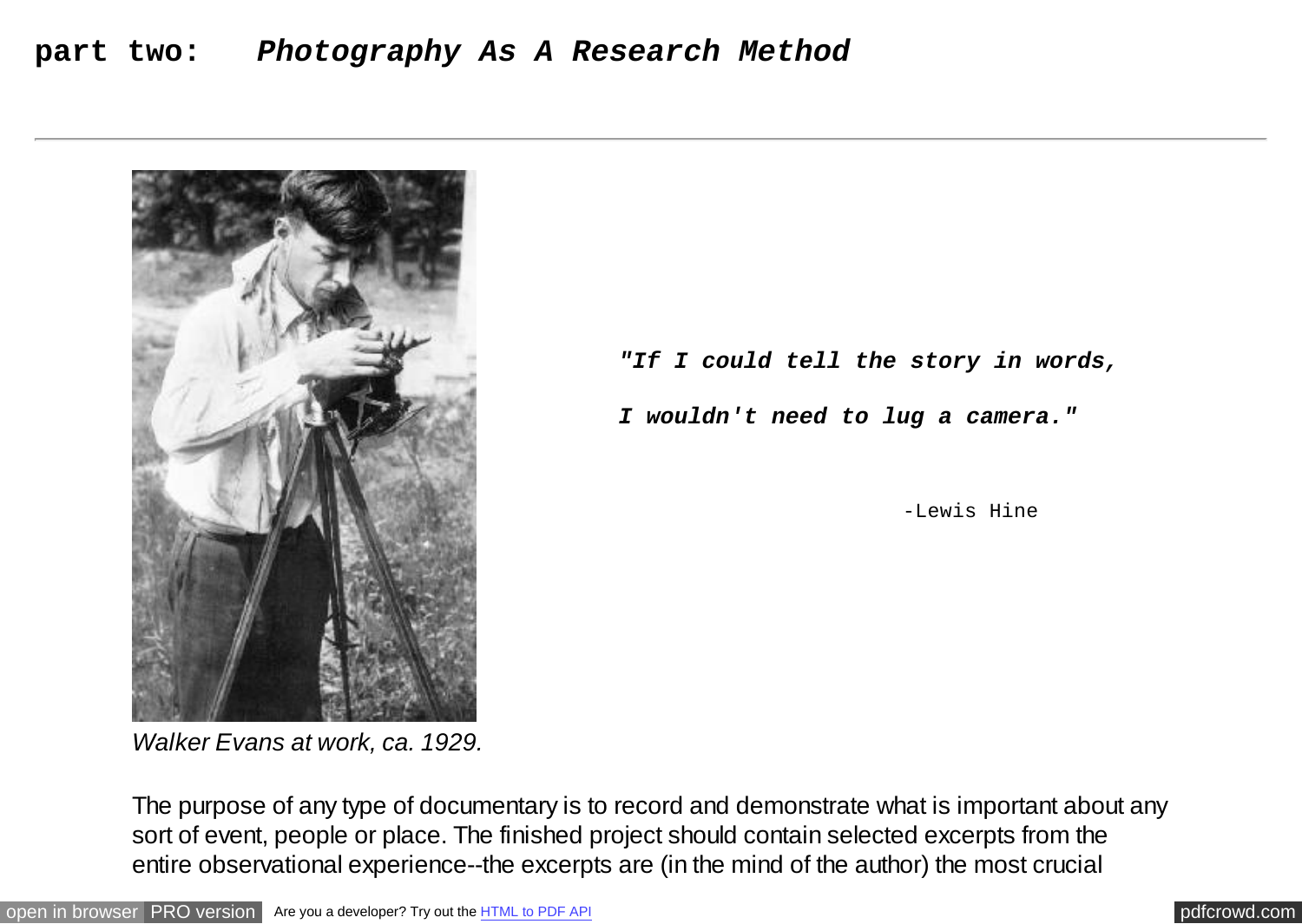aspects of his/her research or observations that best represent the whole. Example: You sit in class and take notes; you do not write down every word the lecturer says: you are writing your own documentary of the lecture. Think of any work (fiction or not) you have ever read; the contents of the work are used to demonstrate a concise purpose--a means to an end--without leading the reader astray with other "means" that may lead to an alternative "end".

The inherent problem with any type of documentary that you read is that it is transmitted to you via the author. Thus, how can one judge the "realness" of what you are observing, as compared to what the researcher observed. At some point, you must sacrifice your desire to know all the facts, and make a judgement on the truthfulness in the facts which you are given. Enter photography (still photography that is) as a research method, and it seems that your problems are solved; people believe that the camera does not lie. Have you *not* ever said the words: "I'll believe it when I see it," or "seeing is believing." However, as *Susan Sontag,* in "On Photography" explains:

*The photographer was thought to be an acute but non interfering observer--a scribe, not a poet. But as people quickly discovered that nobody takes the same picture of the same thing, the supposition that cameras furnish an impersonal, objective image yielded to the fact that photographs are evidence not only of what's there but of what an individual sees, not just a record but an evaluation of the world.*

As *Alan Trachtenberg* explains in "Reading American Photographs":

*Photographs transcribe, not "reality", but the world as it was seen and recorded...in the picture we see the world from the angle of the camera's partial vision, from the position it had at the moment of the release of the shutter.*

Although we recognize that the photographer is not a mere objective recorder, but a subjective evaluator, we still believe that the camera does not lie. So, the camera is capable of two capacities at the same time: it can objectify reality *and* subjectify it. In this dual function lies the value of using photography as a research method. The *(if you will)* photographer's ass is always covered. You may not agree with his/her (subjective)evaluation, but thanks to the objective nature